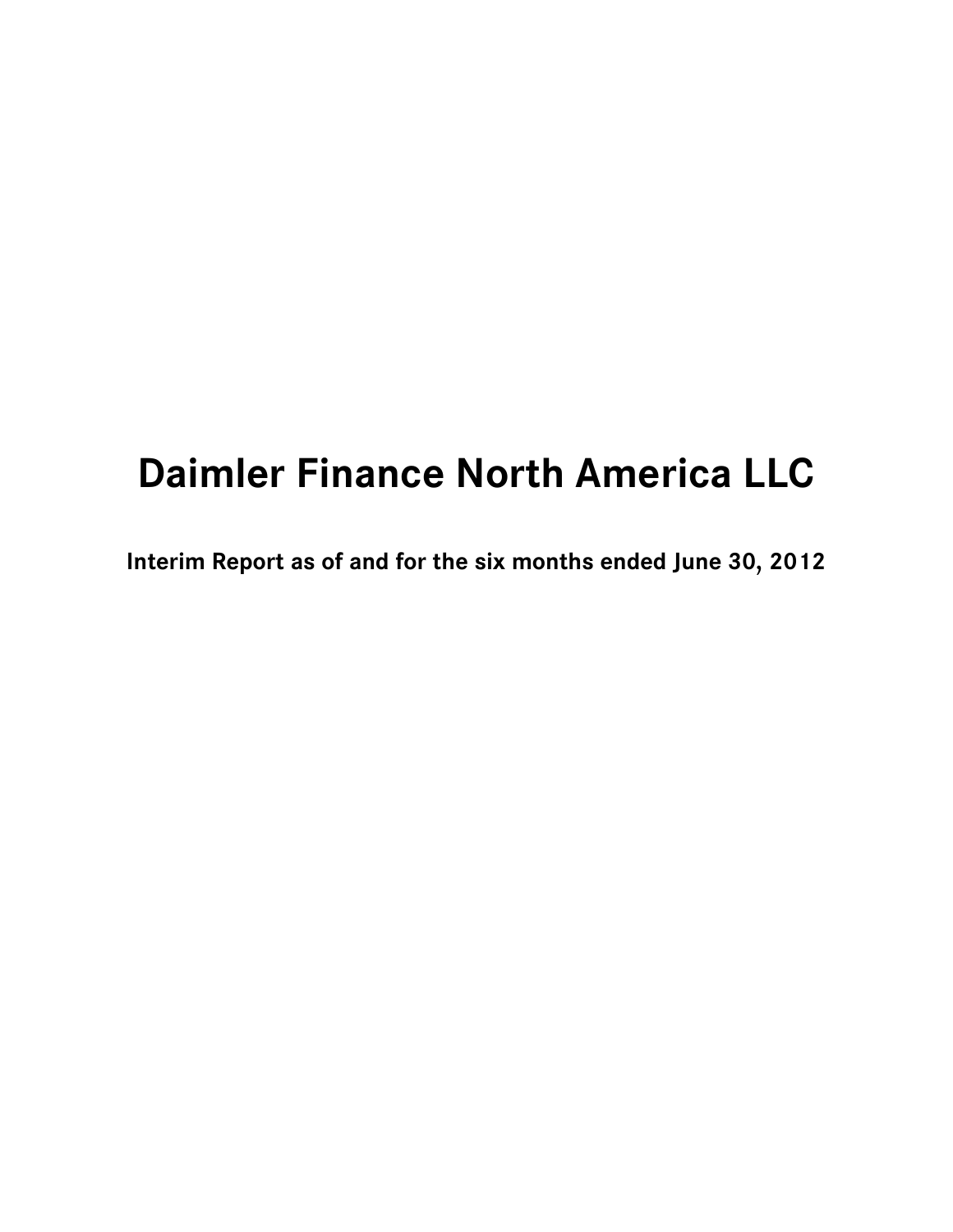# Table of Contents

| $\sim$ 1. |  |
|-----------|--|
| 2.        |  |
| 3.        |  |
| 4.        |  |
|           |  |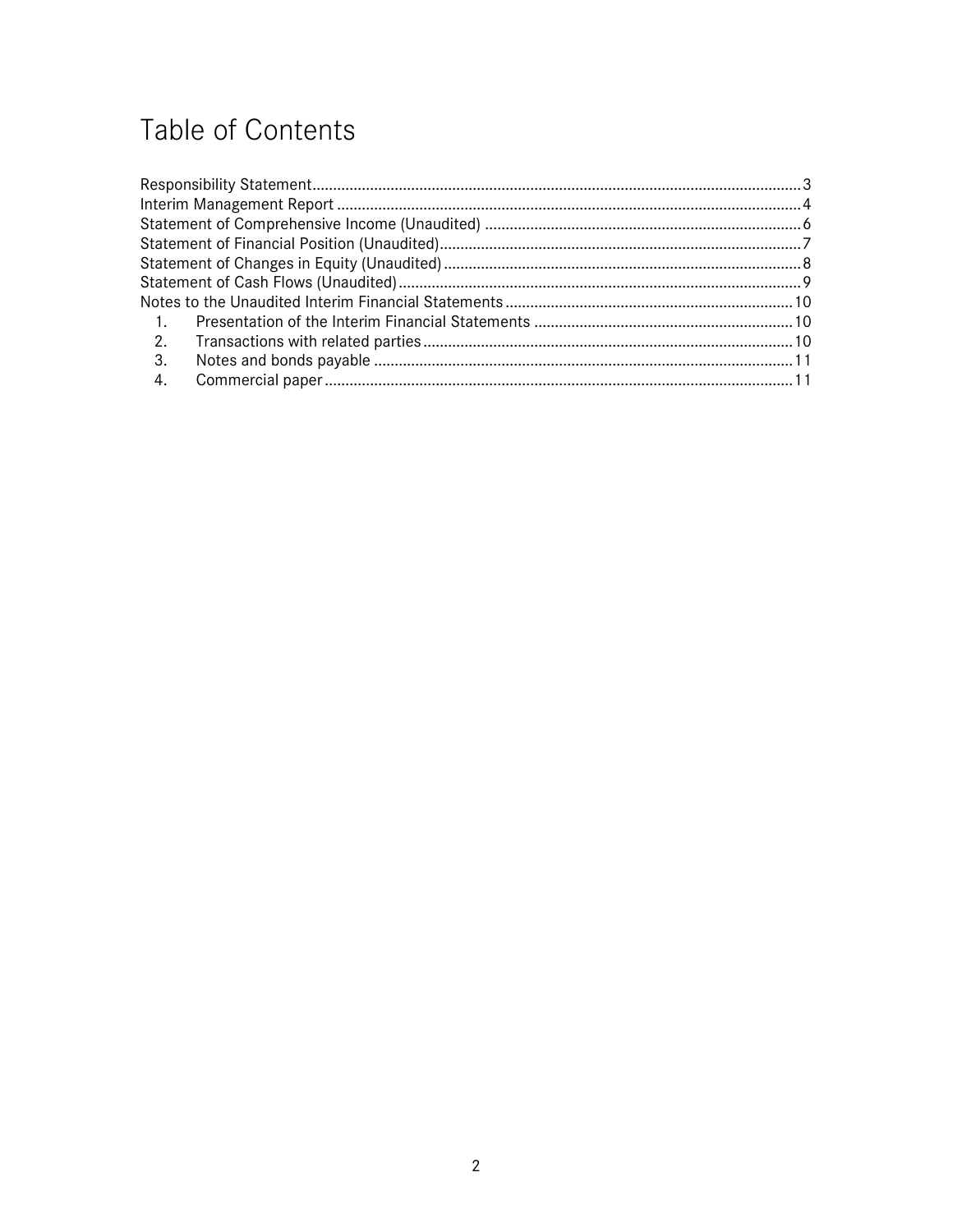### <span id="page-2-0"></span>Responsibility Statement

To the best of our knowledge, and in accordance with the applicable reporting principles, the interim financial statements of Daimler Finance North America LLC give a true and fair view of the assets, liabilities, financial position and profit or loss of the company, and the company's interim management report includes a fair review of the development and performance of the business and the position of the company, together with a description of the principal opportunities and risks associated with the expected development of the company.

Montvale, August 16, 2012

Birge (S

Ruben Simmons and Birger Ostermann *President & CEO Chief Accounting Officer*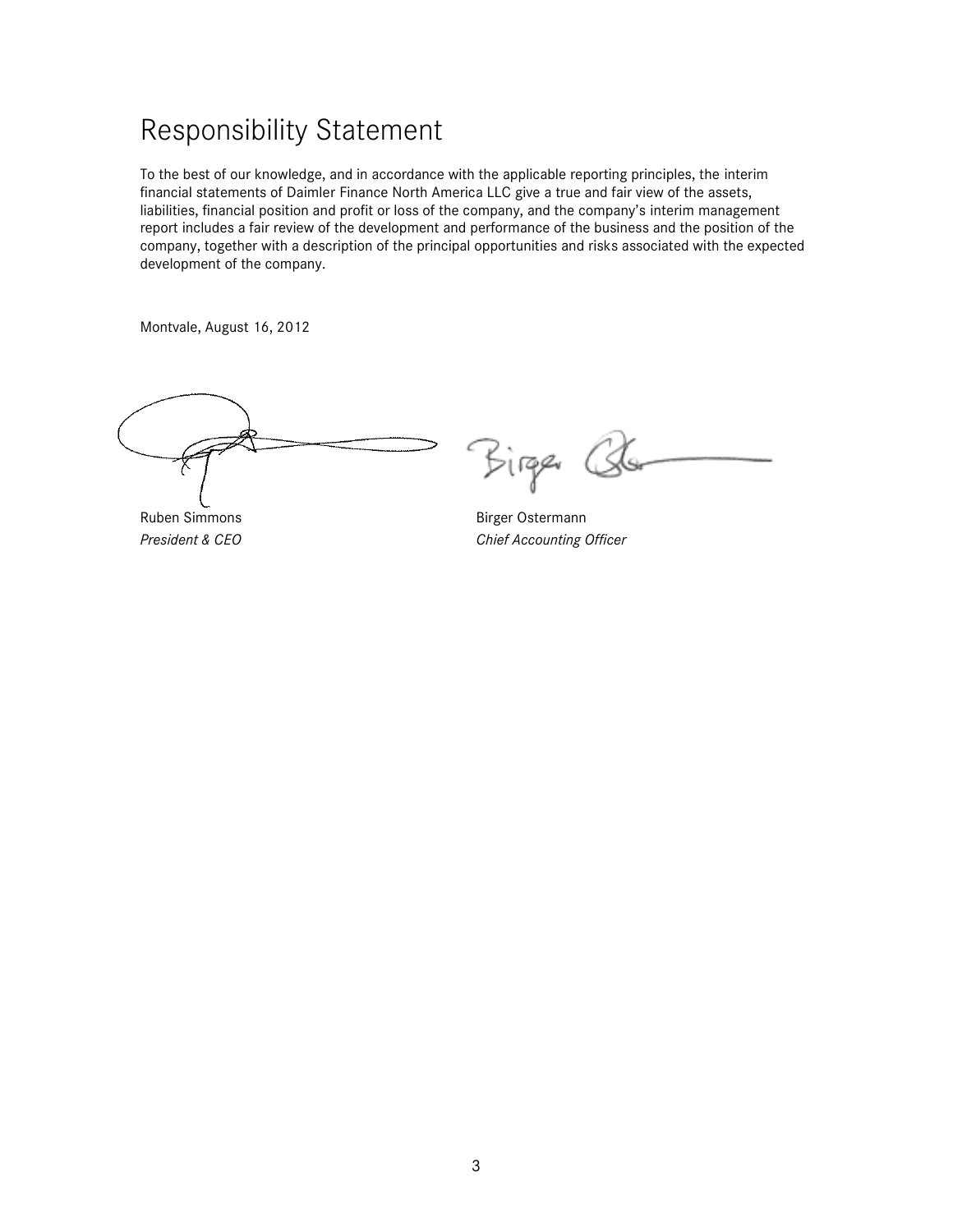### <span id="page-3-0"></span>Interim Management Report

#### **General**

Daimler Finance North America LLC ("DFNA" or the "Company") is a wholly-owned subsidiary of Daimler North America Corporation ("DNA"), which is in turn a wholly-owned subsidiary of Daimler AG ("DAG" or "Daimler").

DFNA accesses U.S. and foreign capital markets to raise funds, which it lends to DNA through a consolidated funding and cash management system. As such, it has relationships with other subsidiaries of DAG. DAG has issued full and unconditional guarantees for DFNA's obligations incurred under its outstanding notes and bonds and commercial paper programs. DFNA and DNA have entered into an intercompany loan agreement which is intended to mirror DFNA's external borrowings such that interest expense with third parties is offset by corresponding interest income from DNA.

This document contains forward looking statements that reflect our current views about future events. Words such as "anticipate," "assume," "believe," "estimate," "expect," "intend," "may," "plan," "project," "should" and similar expressions are used to identify forward-looking statements. These statements are subject to many risks and uncertainties, including:

- an adverse development of global economic conditions, in particular a decline of demand and investment activity in the United States;
- a deterioration of our funding possibilities on the credit and financial markets, which could result in an increase in borrowing costs or limit our funding flexibility;
- changes in currency exchange rates and interest rates;
- changes in laws, regulations and government policies that may affect the Company or any of its sister companies; and
- the business outlook of the Company's sister companies in the United States, which may affect the funding requirements of these companies in the automotive and financial services businesses.

The following discussion should be read in conjunction with the Company's financial statements as of and for the six months ended June 30, 2012 and June 30, 2011, which were prepared in accordance with International Accounting Standard (IAS) 34 "Interim Financial Reporting".

#### **Earnings**

#### *Interest Income*

Interest income was \$289,823 for the six months ended June 30, 2012 compared to \$380,695 for the six months ended June 30, 2011, a 24% decrease due to lower interest rates on loans from DNA compared to 2011.

#### *Interest Expense*

Interest expense was \$289,823 for the six months ended June 30, 2012, compared to \$380,695 for the six months ended June 30, 2011, a 24% decrease due to lower interest rates from external borrowings compared to 2011.

#### *Guarantee Fees*

Guarantee fees charged by DAG were \$5,685 for the six months ended June 30, 2012, compared to \$5,304 for the six months ended June 30, 2011.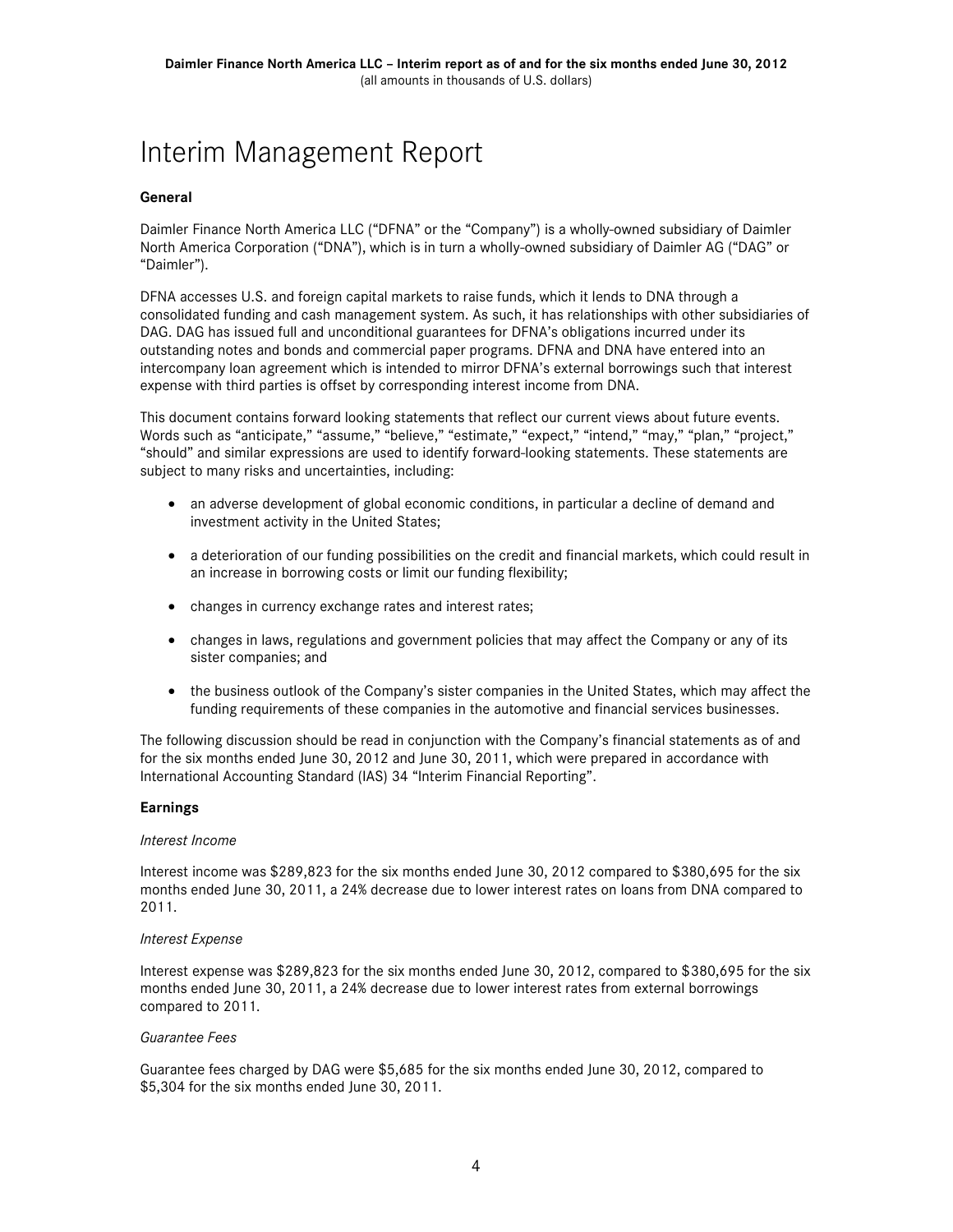#### *Administrative Expenses*

Administrative expenses were \$766 for the six months ended June 30, 2012 as compared to \$550 for the six months ended June 30, 2011.

#### *Reimbursement of expenses from DNA*

DFNA and DNA are parties to an agreement based on which DNA reimburses DFNA for any and all expenses incurred in connection with the administration of DFNA's notes and bonds program and commercial paper program.

#### *Net income*

Net income was zero for both the six months ended June 30, 2012 and the six months ended June 30, 2011.

#### **Financial Position**

Total assets were \$15,707,823 at June 30, 2012 compared to \$14,047,024 at December 31, 2011, an increase of 12% mainly due to new additions of loans in 2012. Total liabilities also increased to \$15,707,823 at June 30, 2012 from \$14,047,024 at December 31, 2011 mainly due to new additions of notes in 2012.

#### **Liquidity and Capital Resources**

In the ordinary course of business, the Company issues notes and bonds and commercial paper in the US and foreign capital markets and lends the proceeds to DNA. Notes with a total face value of \$3,400,000 were issued during the first six months of 2012. Commercial papers of \$1,884,201 were outstanding as of June 30, 2012. The Company had neither cash nor cash equivalents as of June 30, 2012 and December 31, 2011.

#### **Risk Report**

Many factors could directly and indirectly, through the close affiliation with DAG's affiliated companies, affect the Company's business, financial condition, and cash flows. The results of operations would not be affected due to the existing reimbursement agreements with DNA. The principal risks are described in DFNA's annual report 2011, which was submitted to the Luxembourg Stock Exchange on March 29, 2012.

#### **Outlook**

We expect net income and equity to be zero in 2012. This expectation is based on the assumption of a stable economic development and continuation of the Company's business model.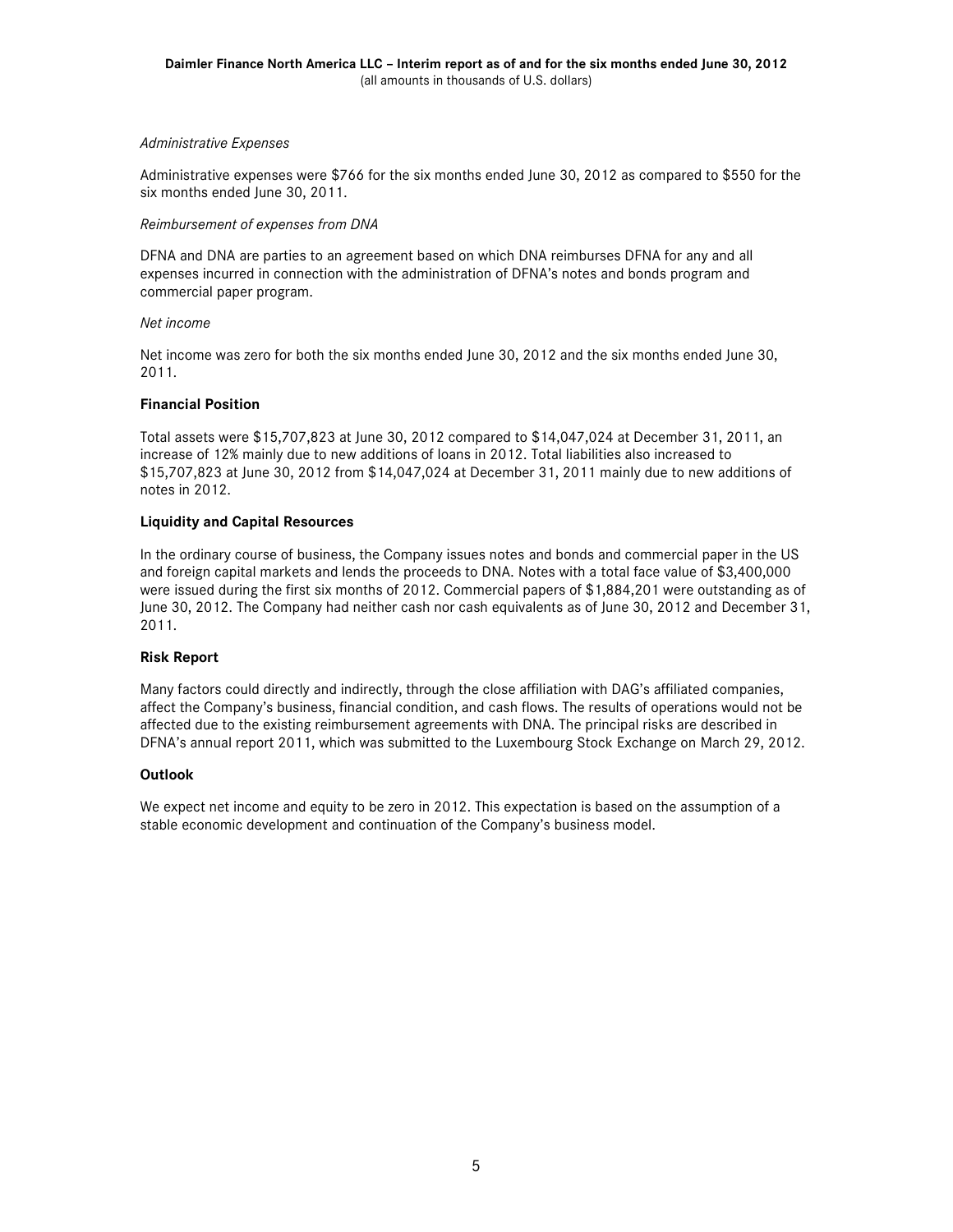## <span id="page-5-0"></span>Statement of Comprehensive Income (Unaudited)

|                                     |             | Six months ended<br><b>June 30,</b> |            |
|-------------------------------------|-------------|-------------------------------------|------------|
|                                     |             |                                     |            |
|                                     | <b>Note</b> | 2012                                | 2011       |
| Interest income - DNA               |             | 289,823                             | 380,695    |
| Interest expense - external parties |             | (289, 823)                          | (380, 695) |
| Guarantee fees - DAG                | 2           | (5,685)                             | (5, 304)   |
| Net interest expense                |             | (5,685)                             | (5, 304)   |
|                                     |             |                                     |            |
| Other financial income, net         |             |                                     |            |
| Administrative expenses             | 2           | (766)                               | (550)      |
| Reimbursement of expenses from DNA  | 2           | 6,451                               | 5,854      |
| Net income                          |             | -                                   |            |
| Total comprehensive income          |             |                                     |            |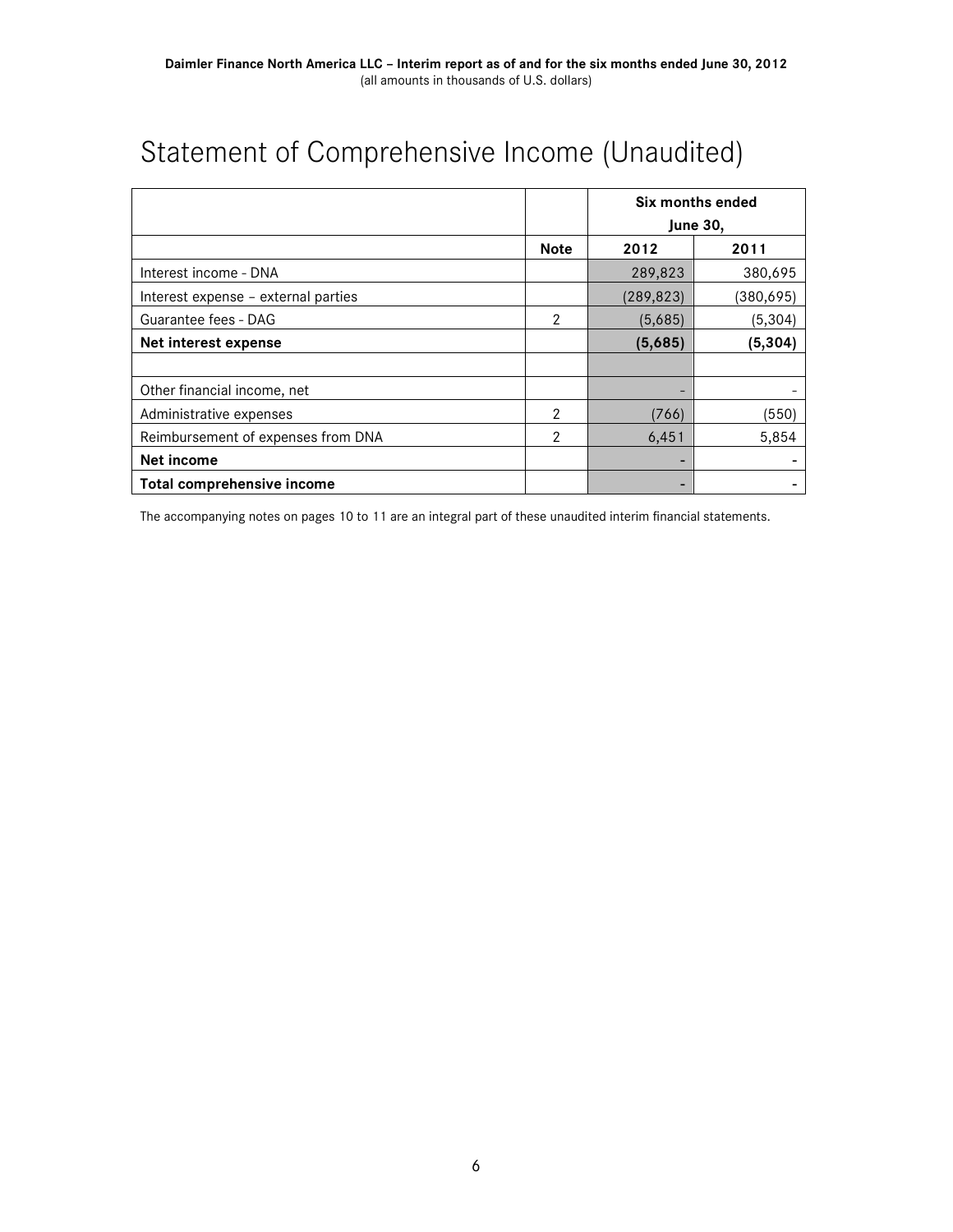|                                      |                | <b>June 30,</b> | December 31, |
|--------------------------------------|----------------|-----------------|--------------|
|                                      | <b>Note</b>    | 2012            | 2011         |
| <b>Assets</b>                        |                |                 |              |
| Receivables from related parties     | $\mathbf{2}$   | 12,096,717      | 10,315,402   |
| <b>Total non-current assets</b>      |                | 12,096,717      | 10,315,402   |
| Receivables from related parties     | $\overline{2}$ | 3,461,974       | 3,491,926    |
| Accrued interest income from DNA     |                | 149,132         | 239,696      |
| <b>Total current assets</b>          |                | 3,611,106       | 3,731,622    |
| <b>Total assets</b>                  |                | 15,707,823      | 14,047,024   |
|                                      |                |                 |              |
| <b>Equity and liabilities</b>        |                |                 |              |
| <b>Total equity</b>                  |                |                 |              |
| Notes and bonds payable              | 3              | 12,096,717      | 10,315,402   |
| <b>Total non-current liabilities</b> |                | 12,096,717      | 10,315,402   |
| Payables to related parties          | $\overline{2}$ | 5,246           | 7,080        |
| Notes and bonds payable              | 3              | 1,572,527       | 2,468,864    |
| Commercial paper                     | 3              | 1,884,201       | 1,015,982    |
| Accrued interest expense             |                | 149,132         | 239,696      |
| <b>Total current liabilities</b>     |                | 3,611,106       | 3,731,622    |
| <b>Total liabilities</b>             |                | 15,707,823      | 14,047,024   |
| <b>Total equity and liabilities</b>  |                | 15,707,823      | 14,047,024   |

## <span id="page-6-0"></span>Statement of Financial Position (Unaudited)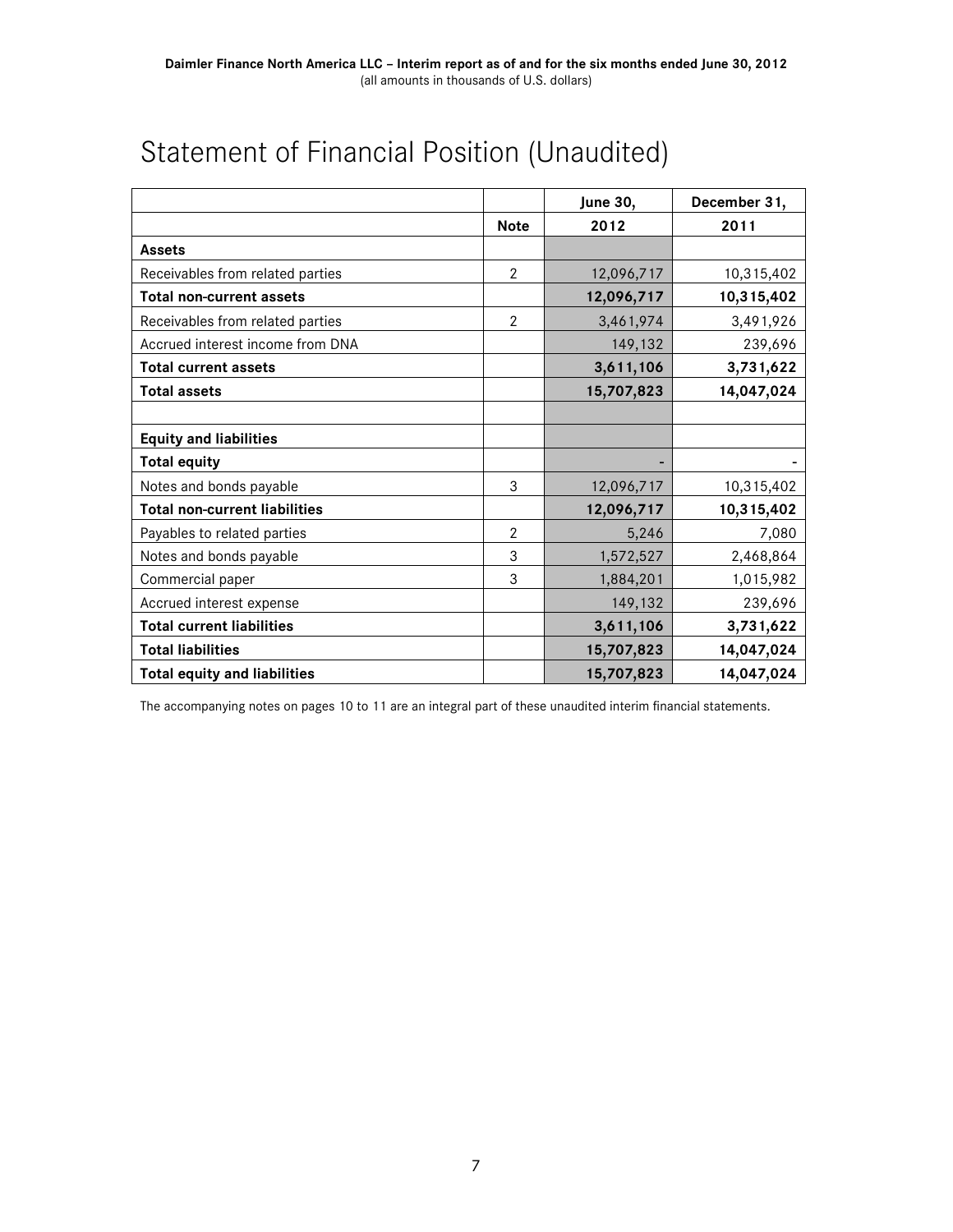## <span id="page-7-0"></span>Statement of Changes in Equity (Unaudited)

|                                                           | Member's<br>Investment | <b>Retained</b><br><b>Earnings</b> | <b>Other</b><br><b>Reserves</b> | Total<br><b>Equity</b> |
|-----------------------------------------------------------|------------------------|------------------------------------|---------------------------------|------------------------|
| Balance at January 1, 2011                                |                        |                                    |                                 |                        |
| Net income                                                |                        |                                    |                                 |                        |
| Total comprehensive income                                |                        |                                    | ۰                               |                        |
| Transactions with owners directly<br>recognized in equity |                        |                                    |                                 |                        |
| Balance at June 30, 2011                                  |                        |                                    |                                 |                        |
| Balance at January 1, 2012                                |                        |                                    |                                 |                        |
| Net income                                                |                        |                                    |                                 |                        |
| Total comprehensive income                                |                        |                                    |                                 |                        |
| Transactions with owners directly<br>recognized in equity |                        |                                    |                                 |                        |
| Balance at June 30, 2012                                  |                        |                                    |                                 |                        |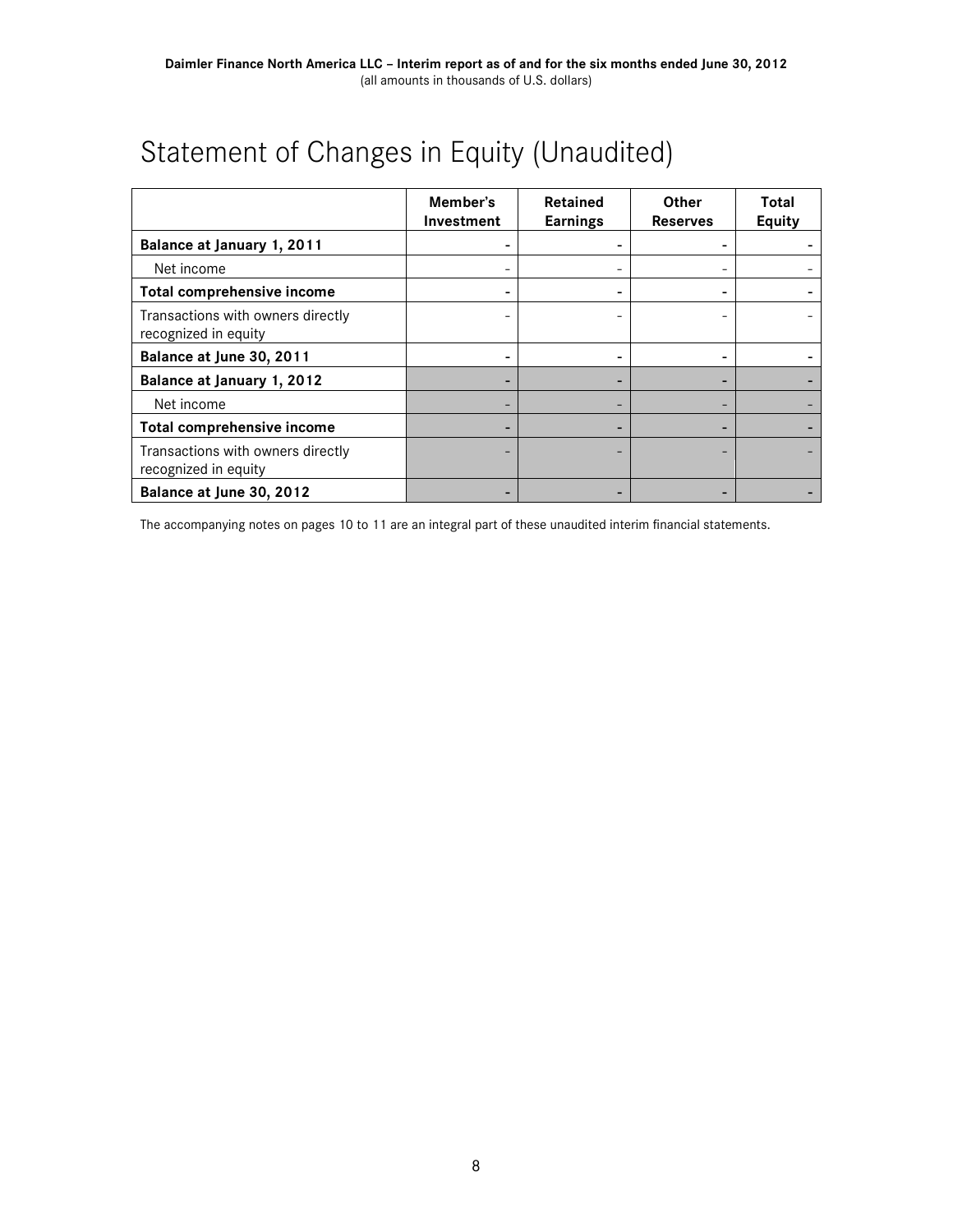## <span id="page-8-0"></span>Statement of Cash Flows (Unaudited)

|                                                           |             | Six months ended |             |
|-----------------------------------------------------------|-------------|------------------|-------------|
|                                                           |             | <b>June 30,</b>  |             |
|                                                           | <b>Note</b> | 2012             | 2011        |
| Net income                                                |             |                  |             |
| Net increase/decrease in receivables from related parties | 2           | (1,807,344)      | 150,157     |
| Net decrease in payables to related parties               | 2           | (1, 834)         | (5,867)     |
| Net cash used in/from operating activities                |             | (1,809,178)      | 144,290     |
| Net cash from investing activities                        |             |                  |             |
| Repayments of notes and bonds payable                     | 3           | (2,449,425)      | (2,954,409) |
| Issuances of notes and bonds payable                      | 3           | 3,390,384        | 1,893,789   |
| Change in commercial paper                                | 4           | 868,219          | 916,330     |
| Net cash from/used in financing activities                |             | 1,809,178        | (144, 290)  |
| Net increase/decrease in cash and cash equivalents        |             |                  |             |
| Cash and cash equivalents at the beginning of the period  |             |                  |             |
| Cash and cash equivalents at the end of the period        |             |                  |             |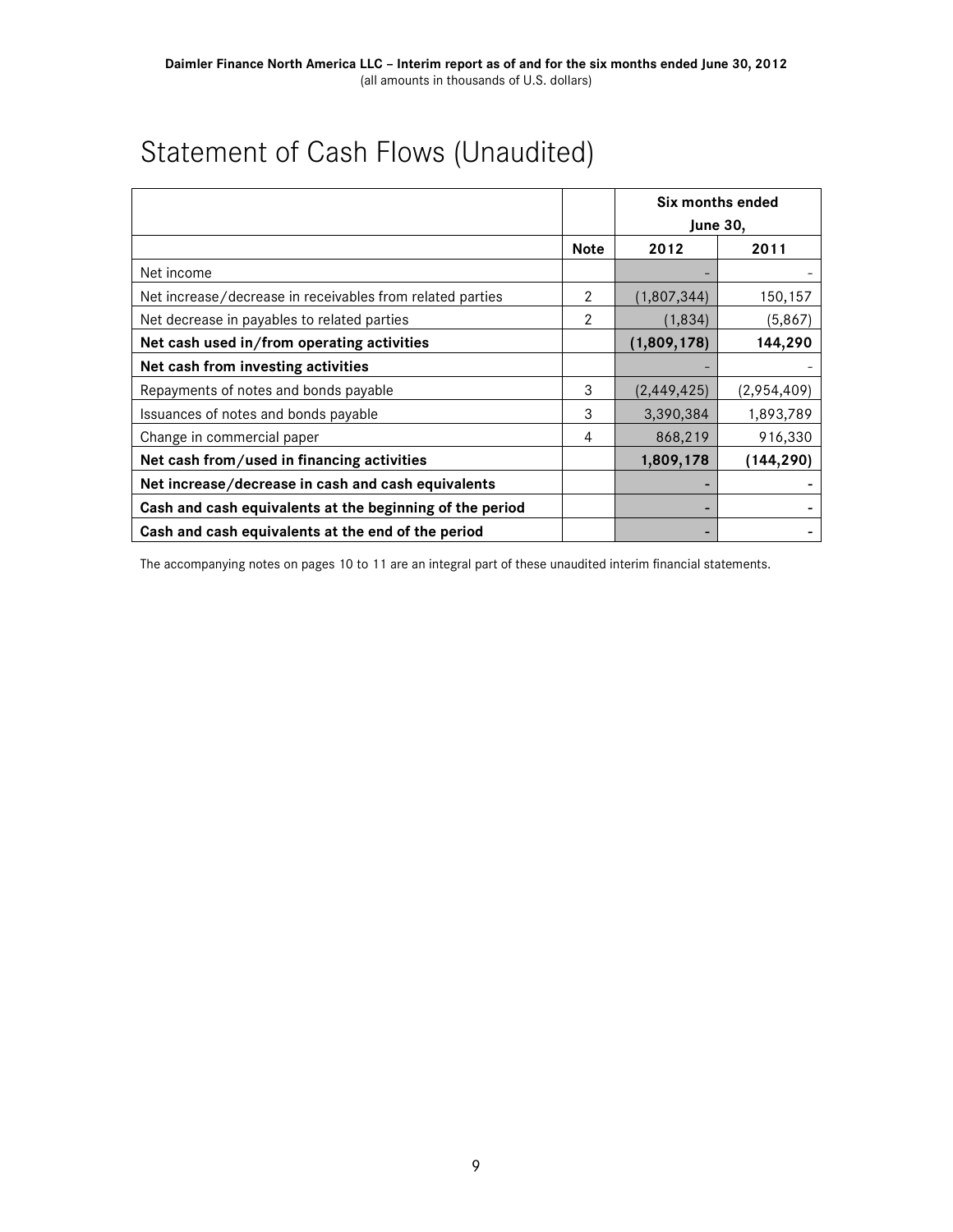### <span id="page-9-0"></span>Notes to the Unaudited Interim Financial Statements

#### <span id="page-9-1"></span>**1. Presentation of the Interim Financial Statements**

These unaudited interim financial statements of Daimler Finance North America LLC ("DFNA" or the "Company") have been prepared in accordance with International Accounting Standard (IAS) 34, "Interim Financial Reporting".

Daimler Finance North America LLC ("DFNA" or the "Company") is a limited liability company organized under the laws of Delaware. The Company is a wholly-owned subsidiary of Daimler North America Corporation ("DNA"), which is in turn a wholly-owned subsidiary of Daimler AG ("DAG"). Its registered office is located at 1209 Orange Street, Wilmington, Delaware 19801, USA.

These interim financial statements are presented in U.S. dollars ("\$"), which is the Company's functional currency. Unless otherwise stated all amounts are presented in thousands of U.S. dollars.

In the opinion of the management, the interim financial statements reflect all adjustments (i.e. normal recurring adjustments) necessary for a fair presentation of the results of operations and the financial position of DFNA. Operating results for the interim periods presented are not necessarily indicative of the results that may be expected for any future period or the full fiscal year. The interim financial statements should be read in conjunction with the December 31, 2011 audited IFRS financial statements and notes which were submitted to the Luxembourg Stock Exchange on March 29, 2012. The accounting policies applied by DFNA in these interim financial statements are the same as those applied in the audited IFRS financial statements as of and for the year ended December 31, 2011.

Preparation of interim financial statements in conformity with IFRS requires management to make estimates, assessments and assumptions which can affect the amounts and reporting of assets and liabilities, the reporting of contingent assets and liabilities on the balance sheet date and the amounts of income and expense reported for the period. Actual amounts can differ from those estimates. Changes in estimates, assessments and assumptions can have a material impact on the consolidated financial statements.

#### <span id="page-9-2"></span>**2. Transactions with related parties**

|                                           | June 30, 2012 | December 31, 2011 |
|-------------------------------------------|---------------|-------------------|
| <b>DNA</b>                                | 15,558,691    | 13,805,297        |
| Daimler North America Finance Corporation | -             | 2,031             |
| Total                                     | 15,558,691    | 13,807,328        |

The following table sets forth amounts receivable from related parties:

The following table sets forth amounts payable to related parties:

|                                           | June 30, 2012 | December 31, 2011 |
|-------------------------------------------|---------------|-------------------|
| <b>DAG</b>                                | 4.765         | 7,080             |
| Daimler North America Finance Corporation | 481           |                   |
| Total                                     | 5.246         | 7.080             |

DFNA is charged fees for the full and unconditional guarantees on its outstanding notes and bonds and commercial paper programs by DAG. These fees are calculated as a set percentage of the outstanding notes and bonds and commercial paper for any given year. These guarantee fees were \$5,685 and \$5,304 for the six months ended June 30, 2012 and June 30, 2011, respectively.